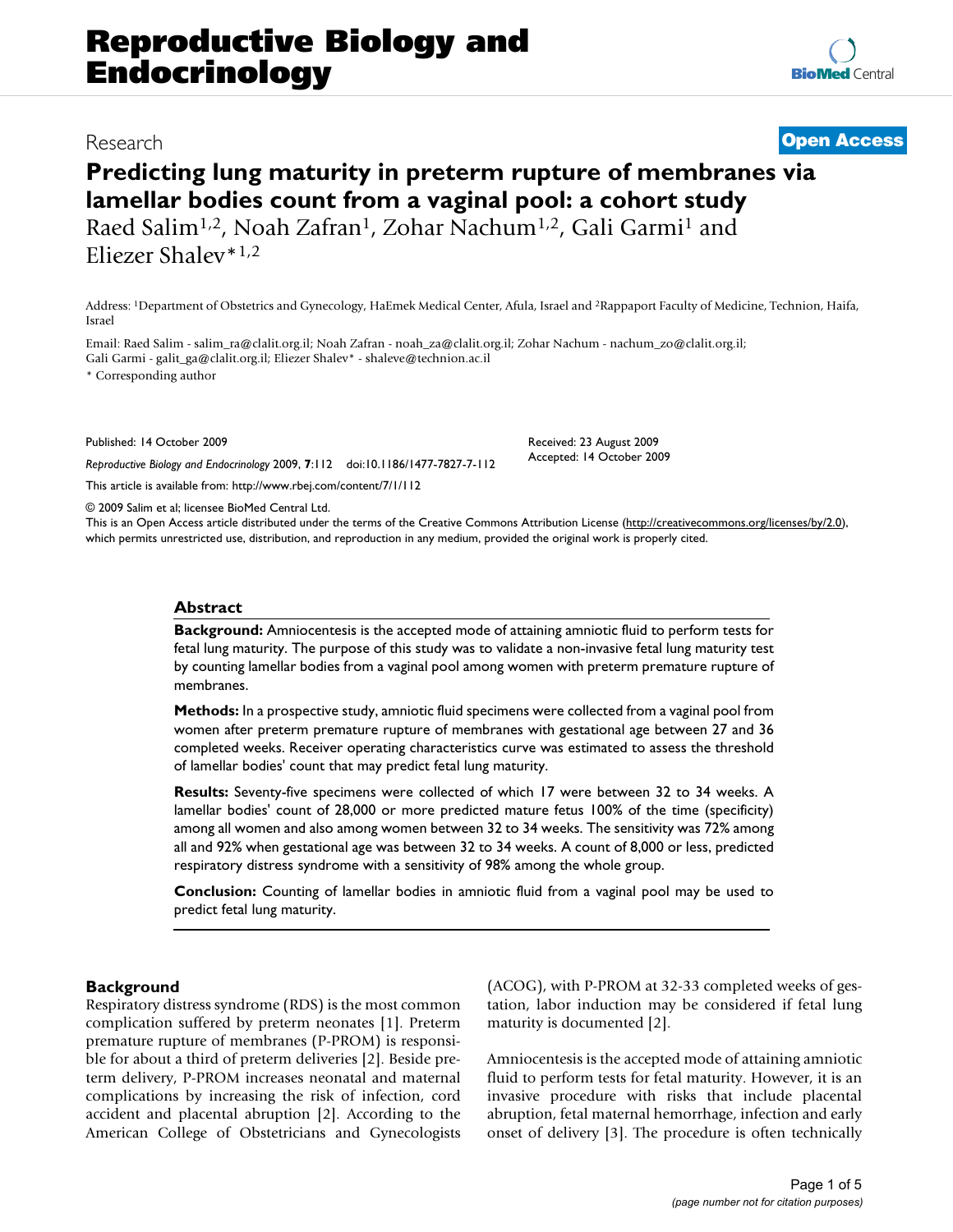challenging and potentially more complex when oligohydramnios is present as is often the case with P-PROM [1].

The purpose of this study was to test the validity of a noninvasive method for predicting fetal lung maturity among women with P-PROM. To do so, we performed a lamellar bodies (LB) count by drawing amniotic fluid from a vaginal pool and calculated a cutoff for LB concentration above which fetal lung maturity is likely. Among all fetal lung maturity tests, LB count was selected because the test can be performed with equipment found in most clinical analysis laboratories. Furthermore, such counting had been reported as reliably predicts fetal lung maturity, simple, rapid and inexpensive [4].

## **Methods**

A prospective study was held in the labor and delivery ward of the department of Obstetrics and Gynecology at Ha'Emek Medical Center in Afula, Israel, a university teaching hospital from January 2005 to January 2008. Pregnant women diagnosed to have P-PROM at a gestational age of 27 to 36 completed weeks were offered to participate in the study. Amniotic fluid was collected with a sterile speculum inserted into the posterior fornix. Only one specimen per subject was included. When twin gestations were included, the sample was drawn only from the presenting twin diagnosed with ruptured membranes and only the sampled twin was considered for analysis. Specimens, usually 0.5 cc or more, were transferred directly to test tubes and were processed within an hour of collection through a platelet channel of the cellular counter ADVIA 2120 (Bayer HealthCare, Tarrytown, NY, USA). Visual examination by a laboratory technician identified only clear specimens and therefore they were non-centrifuged. The test tube was placed on a stand in the cell counter and an automated aspiration of 157 μL of fluid was held. The test sample was separated into 5 different channels: 1) a channel for hemoglobin quantification, 2) a channel for quantifying red blood cells and platelets, 3) a basophil channel, 4) a peroxidase channel which gives the total white blood cell count and their differential count and 5) a reticulocyte channel. A platelets count was achieved by using a laser diode as a light source after spherization and fixation. The use of reagents and calibration of the cell counter were done according to the manufacturer's instruction.

Samples were excluded from analysis when an inadequate sample volume of amniotic fluid was collected or when the samples were otherwise unsatisfactory (ie, contained obvious mucus, grossly bloody or with hematocrit that exceeded 1%). Samples stained with meconium were also excluded from analysis because its presence usually provides a compelling reason for prompt delivery, irrespective of lung maturity status.

Other exclusion criteria included delivery more than two days after fluid analysis, maternal or fetal conditions that warrant expedite delivery before the sample collection, clinical amnionitis (P-PROM accompanied with fever, uterine tendeness and leukocytosis) and cases with inaccurate gestational age. Women who received betamethasone after the fluid analysis were also excluded.

The charts of mother-infant pairs were reviewed for demographic factors, diabetic status, betamethasone administration, and the presence of neonatal pulmonary and nonpulmonary morbidities. Gestational age was confirmed by either documented first trimester ultrasound or by known regular last menstrual period and a documented ultrasound in the second trimester.

The presence of RDS was defined clinically when the newborn developed tachypnea and grunting, had a chest radiography showing a diffuse reticular pattern and air bronchogram, and required oxygen for 24 hours or more. Neonates classified as having transient tachypnea of the newborn were not considered to have RDS. To investigate whether the frequency of non-pulmonary morbidity is related to the presence of lung maturity, we recorded all other cases of non-pulmonary morbidity. These included neonatal sepsis, necrotizing enterocolitis, intraventricular hemorrhage, neonatal hypoglycemia, anemia and thrombocytopenia. The time from delivery to discharge was also recorded. Obstetricians, neonatologists and radiologists were blinded to the results of the LB count attained from the exam.

The study was approved by the local institutional review board and the Israeli ministry of health research committee. Only women who agreed to sign an informed consent form were included in the analysis.

## *Statistical analysis*

Statistical analysis was based on logistic regression. A receiver operating characteristics (ROC) curve was estimated to assess the threshold of LB count that may predict RDS. The log transformation on LB was applied in the analyses where LB was used as a predictor. Stepwise logistic regressions were applied with RDS and with non-pulmonary morbidity as dependent variables to examine their relationships with other explanatory variables. Exact logistic regression was used for non-pulmonary morbidities. A *P* value < 0.05 was considered significant. The SAS software was used for the analyses.

## **Results**

During the study period there were 12,653 deliveries at our institution, with an 8.2% rate of preterm deliveries. Among all preterm deliveries, 282 (2.2%) were due to P-PROM between 27 to 36 completed weeks. Unsatisfactory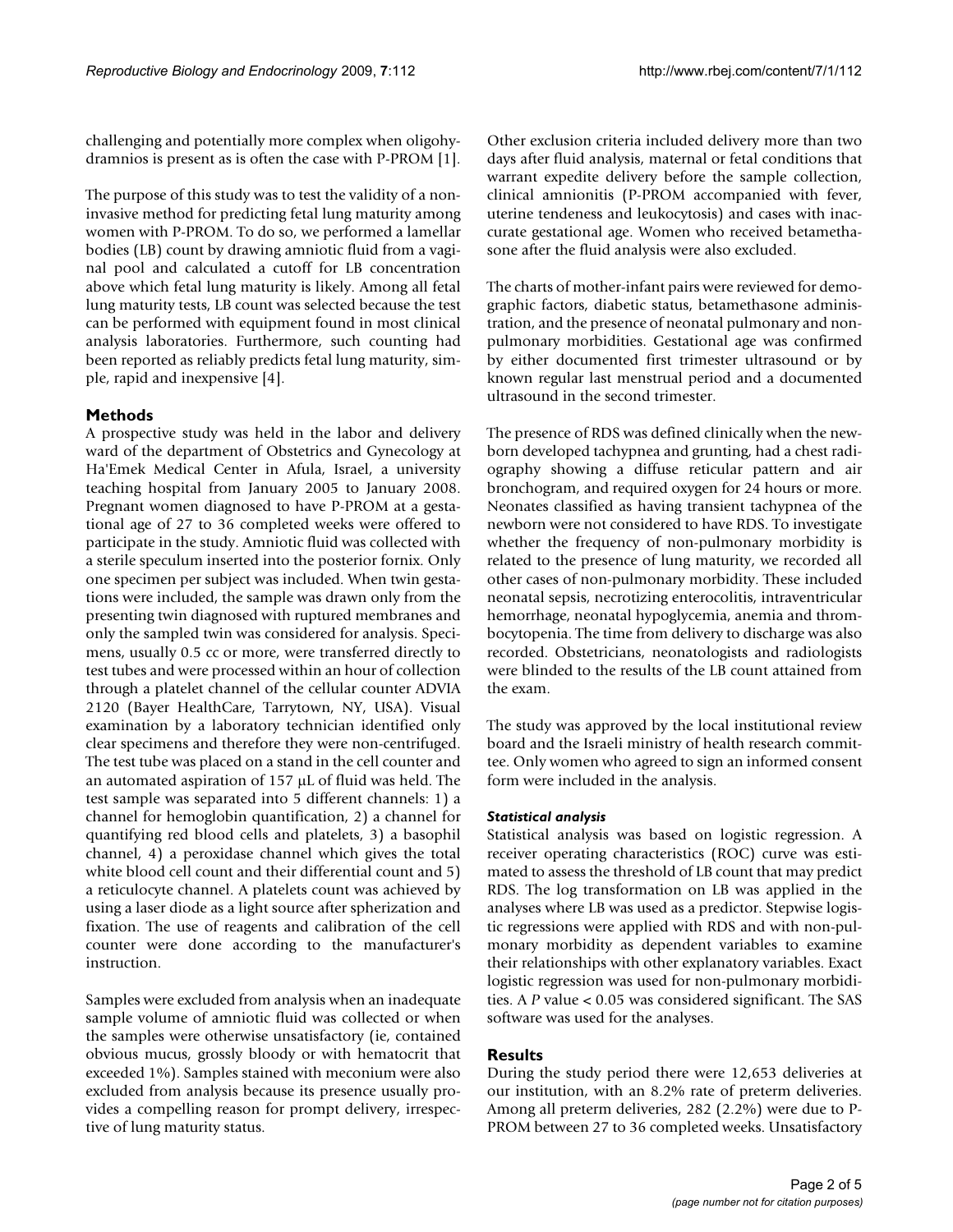samples, inadequate sample volume, cases where betamethasone was administered after the fluid analysis, delivery more than two days after fluid analysis, cases with maternal or fetal conditions that warranted expedite delivery, clinical amnionitis, inaccurate gestational age and cases in which women declined to participate were excluded. The remaining 75 mother-infant pairs were included in the analysis and made up our study cohort.

Maternal demographic and obstetric characteristics are presented in table 1. Twenty-seven women (36%) delivered before 34 weeks of gestation. Of these women, 9(33%) received a complete course of betamethasone (2 doses of 12 mg, 24 hours apart) within a week prior to delivery, seven (26%) received a complete course of bethametasone more than a week prior to delivery, nine (33%) received a partial course of bethametasone (1 dose of 12 mg) and two (8%) delivered shortly after admission and did not receive betamethasone.

Neonatal outcomes are presented in table 2. Of the 13 neonates who developed RDS, four (30%) received surfactant. The mean number days of ventilation was  $1.2 \pm$ 4.1 days. Sixteen (21% of all neonates) received treatment with caffeine due to episodes of apnea. None of the neonates received nitric oxide. No correlation was found between the white blood cell count in the amniotic fluid and the presence of neonatal sepsis.

The LB count ranged from 6,000 to 187,000 per microliter of amniotic fluid. When only the LB count was examined as a predictor of RDS, it showed that a count of 28,000 or more predicted fetal maturity 100% of the time (specificity) with a sensitivity of 72% (table 3). A count of 8,000 or less predicted RDS with a sensitivity of 98%. The AUC (area under the ROC) was 0.932 (figure 1). Among all women included, 17 presented with PROM between 32 to 34 weeks of gestation. Five neonates (29%) developed RDS. When the results were further sub-analyzed to this subgroup of women, a LB count of 28,000 or more predicted fetal lung maturity 100% of the time (specificity) with a sensitivity of 92% (table 4). The AUC was 0.967.

Logistic stepwise regression analysis excluding LB count showed that the best predictors of lung maturity were advanced gestational age ( $p = 0.02$ ) and whether neonates were delivered vaginally or abdominally at the same gestational age ( $p = 0.03$ ). Neonatal weight was found to be an additional significant explanatory variable in the model ( $P = 0.009$ ) where  $log(LB)$  was used as a predictor for RDS ( $P = 0.0003$ ). When comparing a model of predicting RDS with gestational age and mode of delivery with a model using LB count, the latter model had a superior AUC (0.9318 vs. 0.7940). There was no difference in the AUC when neonatal weight was added to LB count in the model (0.9318 vs. 0.9442).

The association between RDS and all the non-pulmonary morbidities was estimated by applying exact logistic regression with non-pulmonary morbidities as the dependent variable and RDS as the explanatory variable. A borderline significant positive association was found (P = 0.056). When applying logistic stepwise regression analysis, the only variable found to be significant in predicting the probability of non-pulmonary morbidities was the gestational age at delivery ( $P < 0.001$ ).

## **Discussion**

Counting LB in amniotic fluid from a vaginal pool may be used for assessing fetal lung maturity among pregnant women admitted with P-PROM. A cutoff level of 28,000 predicted fetal lung maturity in 100% of the time with a sensitivity of 72%. A count of 8,000 or less predicted RDS with a sensitivity of 98%. As expected the incidence of RDS decreased significantly with advancing gestational age and was less common in neonates delivered vaginally compared with those delivered abdominally at the same gestational age. However, LB count was a stronger predictor of RDS than both gestational age and mode of delivery.

| Table I: Demographic and obstetric characteristics of the 75 women included in the study. |
|-------------------------------------------------------------------------------------------|
|-------------------------------------------------------------------------------------------|

| Mean maternal age, years (SD)                            | 30.5(6.3) |
|----------------------------------------------------------|-----------|
| Mean parity (SD)                                         | 2(1.7)    |
| Singleton (%)                                            | 57 (76)   |
| Twins gestation (%)                                      | 18(24)    |
| Number of women with gestational diabetes (%)            | 6(8)      |
| Mean gestational age at rupture of membranes, weeks (SD) | 33.9(2.5) |
| Mean gestational age at delivery, weeks (SD)             | 34(2.5)   |
| Presentation at delivery                                 |           |
| Vertex (%)                                               | 68 (91)   |
| Non-vertex (%)                                           | 7(9)      |
| Mode of delivery                                         |           |
| Vaginal (%)                                              | 65 (87)   |
| Cesarean (%)                                             | 10(13)    |
|                                                          |           |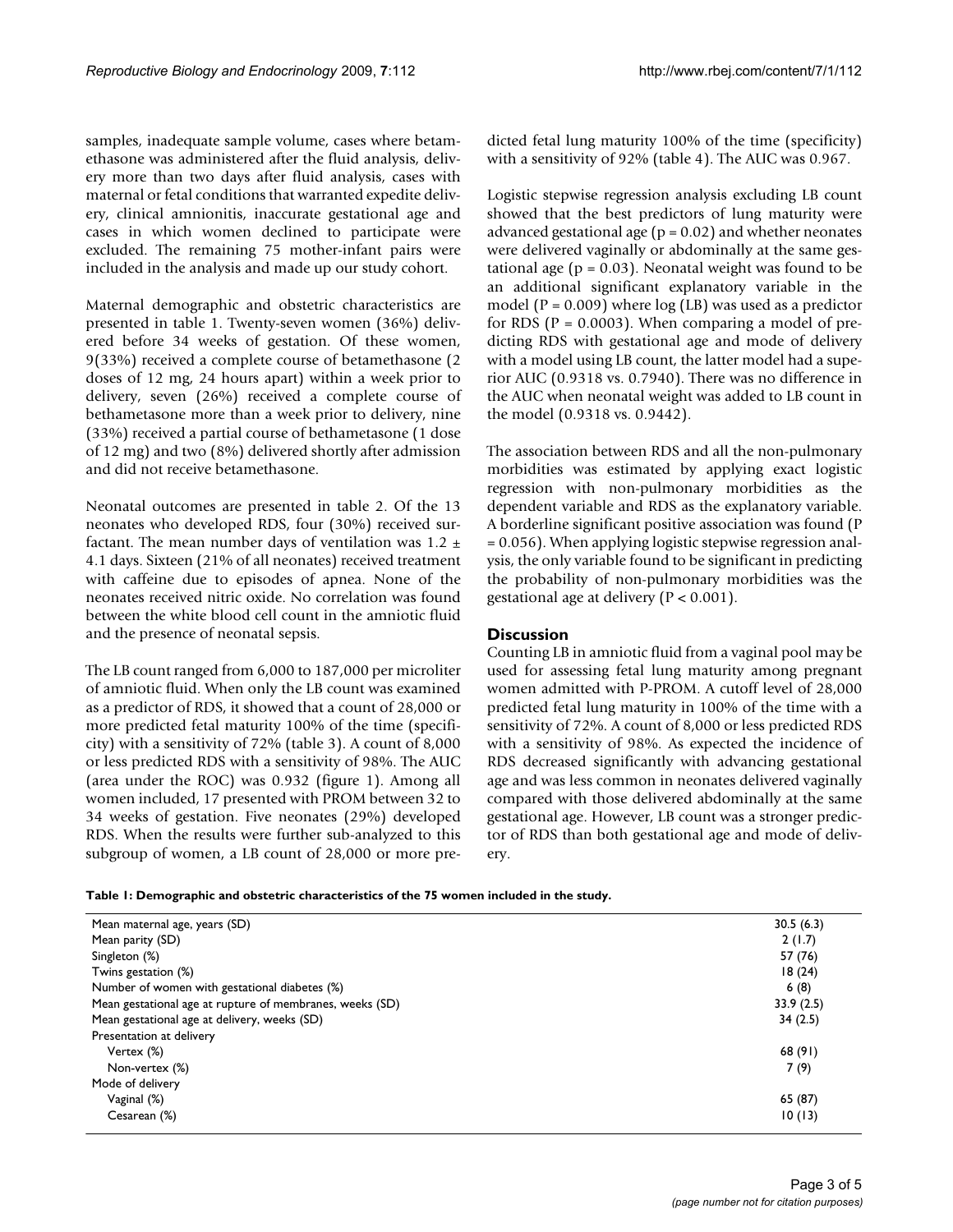#### **Table 2: Neonatal outcomes**

| Mean birth weight, grams (SD)                                               | 2172 (547) |
|-----------------------------------------------------------------------------|------------|
| Neonatal gender                                                             |            |
| Males (%)                                                                   | 44 (59)    |
| Females (%)                                                                 | 31(41)     |
| Number of neonates who developed respiratory distress syndrome (%)          | 13(17)     |
| Number of neonates who developed apnea (%)                                  | 13(17)     |
| Number of neonates who developed necrotizing enterocolitis (%)              | 4(5)       |
| Number of neonates who developed sepsis (%)                                 | 4(5)       |
| Number of neonates who developed intraventricular hemorrhage (%)            | 6(8)       |
| Number of neonates who developed thrombocytopenia (%)                       | 2(3)       |
| Number of neonates who developed anemia (%)                                 | 11(15)     |
| Number of neonates who developed hypoglycemia (%)                           | 4(5)       |
| Number of neonates who developed jaundice and treated with phototherapy (%) | 57 (76)    |
| Mean number of days from delivery to discharge (SD)                         | 18.8(18.1) |
| Number of neonatal deaths                                                   | 0          |

We also found a trend toward a reduced incidence of nonpulmonary morbidities among mature compared to immature neonates. This issue has been discussed previously in the literature, however, contradicting results were reported [5,6]. The main variable found to be significant in predicting the probability of non-pulmonary morbidities was the gestational age at delivery.

Different cutoff values for the LB count that predicts fetal lung maturity or RDS have been established and reported in the literature. Cutoffs that were established in this study are in concordance with other reports [7,8]. Discordances between cutoffs reported in the literature were largely due to differences in equipment and technique used and to whether the samples were centrifuged or not. Furthermore, failure to adhere strictly to a centrifugation protocol has also been reported as a reason that led to error [9]. In this study the samples were non-centrifuged. It has been reported that in the absence of obvious mucus or heavy meconium staining, processing non-centrifuged amniotic fluid specimens did not affect instrumentation adversely and did not affect the test performance [10,11]. Omission of this step saved time, further simplified the assay, and made interpretation of results uniform [9].

The decision to deliver women with P-PROM is based on the gestational age and fetal status. At 32 to 33 completed weeks of gestation, the risk of severe complications of prematurity is low if fetal pulmonary maturity is proven [12].

**Table 3: Performance of the lamellar bodies count to predict the absence of clinical respiratory distress syndrome among all women**

|                   | <b>Sensitivity</b> | <b>Specificity</b> | <b>PPV*</b> | <b>NPV+</b> |
|-------------------|--------------------|--------------------|-------------|-------------|
| $LBC \geq 28,000$ | 72%                | 100%               | 100%        | 43%         |
| $LBC \leq 8.000$  | 98%                | 0%                 | 82%         | 0%          |

\*PPV = positive predictive value

†NPV = negative predictive value

Beyond 34 weeks of gestation delivery is warranted according to the ACOG [2]. Still, there is a significant variation in clinical practice among different institutions in the management of women who present with P-PROM after 34 weeks [13,14]. According to the present study, a cutoff level of 28,000 of LB analyzed from a vaginal pool predicted fetal maturity in 100% of the time. The same cutoff was also valid when the results were further subanalyzed to a subgroup of women with P-PROM between 32 to 34 weeks. Accordingly, institutions that practice expectant management at 34 weeks of gestation or more and induce labor at a greater gestational age may also benefit from the performance of this non-invasive test.

Amniocentesis is the accepted mode of attaining amniotic fluid for testing fetal lung maturity. However, it is an invasive procedure with risks and is often technically more complex when amniotic fluid volume is reduced, not to mention with oligohydramnios that may accompany P-PROM [1,3]. Obtaining amniotic fluid vaginally is noninvasive and fairly easy and can be done at the time of speculum examination.

The validity of amniotic fluid collected vaginally to predict fetal lung maturity has been reported previously [1,15,16]. Studies evaluated the performance of the TDx/ TDxFLx fetal lung maturity II assay on amniotic fluid specimens collected vaginally from women with P-PROM showed that mature results predicted the absence of RDS

**Table 4: Performance of the lamellar bodies count to predict the absence of clinical respiratory distress syndrome among women between 32 to 34 weeks of gestation**

|                  | <b>Sensitivity</b> | <b>Specificity</b> | <b>PPV*</b> | NPV <sup>+</sup> |
|------------------|--------------------|--------------------|-------------|------------------|
| $LBC \geq 28000$ | 91.7%              | $100\%$            | $100\%$     | 16.7%            |
| $LBC \leq 16000$ | 100%               | 60%                | 86%         | 0%               |

\*PPV = positive predictive value

†NPV = negative predictive value